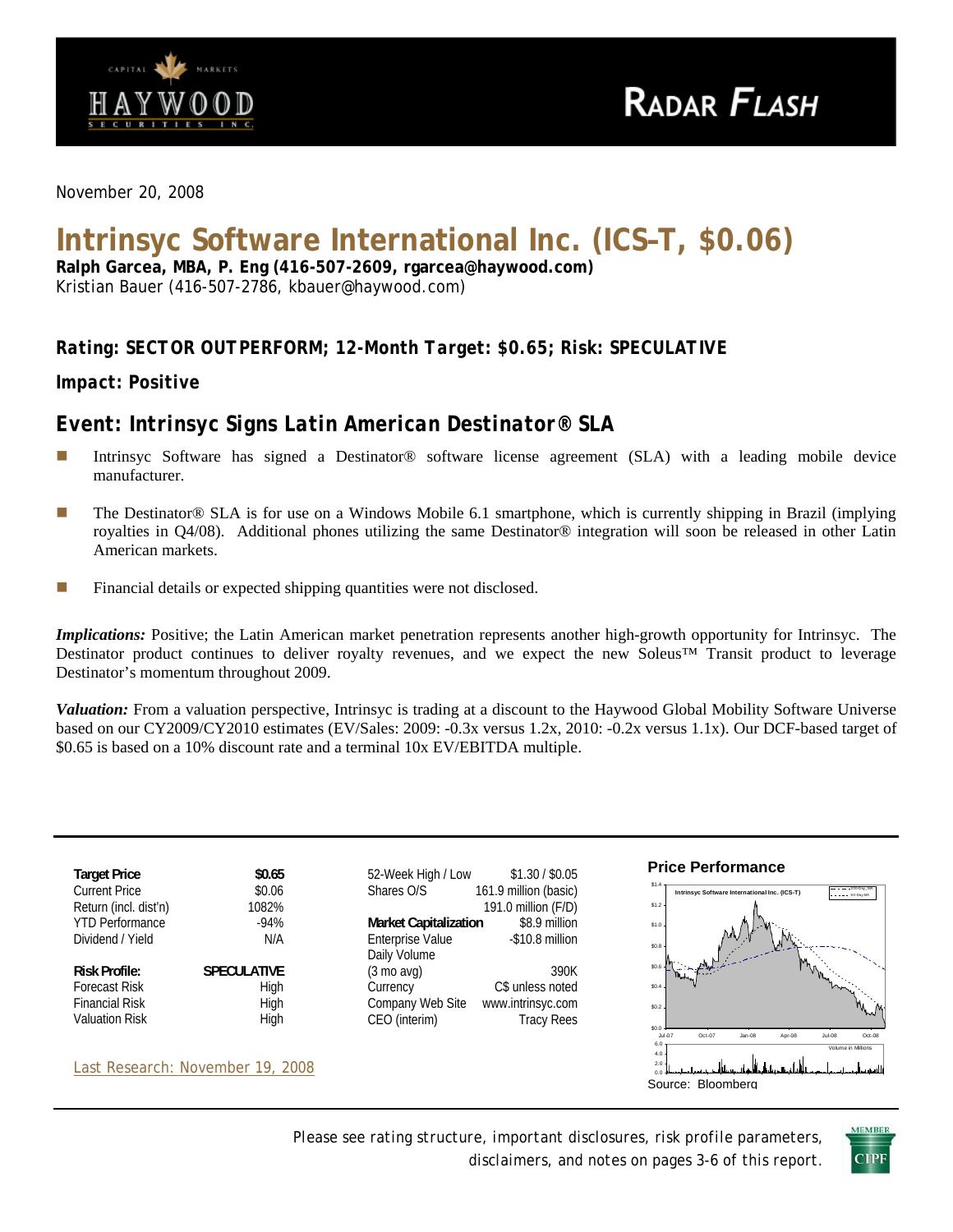

**Intrinsyc Software International Inc. Ticker Ticker ICS-T Price 191.0 Market Cap. (\$M): 191.0 Market Cap. (\$M): 191.0 191.0 191.0 191.0 191.0 191.0 191.0 191.0 191.0 191.0 191.0 191 \$0.06 \$9 Shares O/S (M) Market Cap. (\$M): 191.0 Target: \$0.65 Alpha: Product delivery in Taiwan, China and EMEA will provide positive synergy and momentum to future licensing deals. Investment Highlights Intrinsyc Software International Inc. - Chart Company Description** - Intrinsyc is a leader in software and services that enable next-generation handheld and embedded products, including mobile handsets, smart<br>phones and converged devices. \$1.40 50 Day MA \$1.20 200 Day MA **nt Brief** - The company's mobile software products, engineering services, and years of expertise help OEMs, service providers, and silicon providers deliver \$1.0 compelling wireless products with faster time-to-market and improved development cost. Intrinsyc is a Microsoft Windows Embedded Gold Partner, the 2007 Windows<br>Embedded Excellence Award winner for System Integrator, and a 1ء. \$0.8  $\cdots$ ∽ \$0.60 **Catalysts** - Continued design wins, two have been announced so far, should drive royalty revs. \$0.40 **Risks** - Handset mftrs and OEMs decide not to go with Windows CE platform; slow shipments delay royalty stream. \$0.20  $\sin 0$ Feb-08 Jun-08 Jul-08 Aug-08 Sep-08 Nov-07 Dec-07 Jan-08 Mar-08 Apr-08 May-08 Oct-08 **Recent Financings**: Equity Offering Feb 2008 - 28.6M @ \$1.05 Past Equity Offering May 2007 - 33.3M @ \$0.60 6.0 <u> 2002 - 200</u> 4.0  $=$   $$ tir. H 2.0 **Management:** Philip Ladouceur, Chairman; Tracy Rees, COO & Interim CEO; George Reznik, CFO 0.0 **Financial Forecasts (USD\$) Key Statistics Annual Quarterly** FY-end Dec-31 **2007A 2008E 2009E 2010E 2011E Q1/2008A Q2/2008A Q3/2008A Q4/2008E Q1/2009E Price / Target / Return** \$0.06 \$0.65 1081.8% **Revenues** (\$mlns) **18.2 25.0 29.8 40.1 50.3 5.6 5.6 7.9 6.0 5.9 52wk Hi / Lo** \$1.30 \$0.05 **Conservence and Conservence 2009**<br> **Conservence Est. (\$mlns) 26.9 42.0 57.4 191.0**<br> **Conserved Description 26.9 42.0 57.4 4.9 5.4 7.8 7.8** Basic/F.D. 161.9 191.0 Rev. Growth % 37% 20% 34% 25% 0% 42% -24% -2% **Shares O/S** (mlns) EBITDA **(16.6) (16.6) (15.8) 58 72**<br>15.02 (16.6) (15.8) (3.1) 2.2 8.2 (3.7) (3.9) (3.9) (4.5) (3.7) (3.7) (3.7) (3.7) Cash Burn (mths) / Dividend Yield<br>EBITDA Growth % (16.6) (5% 62% 137% 267% (3.7) (3.9) (4.5% 1.1% 1.5% **3 months ago.** 33 56 72 5 5 8 9 Float 150.2 EBITDA Growth % 5% 62% 137% 267% -5% -1% -15% 40% **Short Interest / as % of Float** 0.0 0.0% **Consensus EBITDA Est.** (\$mlns) **(16.7) (16.7) (9.2)** 3.9 **(3.6) (4.4) (3.6) (4.4) Daily Volume (3-Mth. Avg. mlns) 0.39 1.39 <b>1.49 Market Cap. / Enterprise Value** (mlns) 8.9 **10.8 0.39 10.8 3 months ago.** (16.2) (16.2) (6.3) 12.1 (3.6) (4.4) (5.9) (4.9) (4.9) Market Cap. / Enterprise Value (mlns)<br>**EPS (FD)** (\$) (5.8) (5.8 (4.4) (5.9 (4.2) (4.9 (4.2) Market Cap. / Enterprise Value (mlns) **EPS (FD)** (\$) **(0.16) (0.12) (0.01) (0.06) 0.02 (0.03) (0.03) (0.04) (0.03) (0.02) Cash / Debt** (mlns) 19.7 0.0 EPS Growth % 24% 50% 88% 362% 4% -26% 7% 33% **Cash / Shr & Net Cash / Shr** \$0.12 \$0.12 **Consensus EPS Est.** (\$) **(0.13) (0.01) (0.08) - (0.03) (0.03) (0.04) (0.03) (0.03) Tang. Book Value / Share** \$0.23 **3 months ago.** (0.13) 0.01 (0.05) 0.10 (0.03) (0.03) (0.04) (0.03) (0.03) **Company CEO / Website** www.intrinsyc.com Tracy Rees CFPS (FD) (\$) (0.15) (0.15) (0.19) (0.20) (0.20) (0.20) (0.35) (0.46) (0.46) (0.46) (0.46) (0.46) (0.46) (0.46) (0.46) (0.46) (0.46) (0.46) (0.20) (0.20) (0.20) (0.20) (0.22) (0.22) (0.22) (0.22) (0.22) (0.22) (0.22) (0.22 **CFPS (FD)** (\$) **(0.15) (0.10) 0.02 0.05 (0.03) (0.04) (0.01) (0.03) (0.03) (0.02) Top Holders: Consensus CFPS Est.** (\$) **(0.11) 0.08 (0.02) 0.13 (0.02) (0.01) (0.03) (0.03) (0.02)** 2) Camlin Asset Management Limited 3.9% **3 months ago.** (0.08) 0.01 0.07 0.13 (0.02) (0.01) (0.01) (0.02) (0.02) 3) Sprott Asset Management Inc. 1.8% \*All consensus numbers are from Capital IQ, covered companies are denoted by \* **Ownership:** Management Control (Proxy) 1.7 M 1.0% **Valuation Metrics 2006 2007 2008 2009 Analyst Ratings: Capital IQ Potential Upside \*Source: Capital Upside \*Source: CapitalIQ, Bloomberg EV/EBITDA - Current 1992 CONSUMING THE MEDIAN CONSUMING THE MEDIAN CURRENT ACCURRENT ACCURRENT NM NM 46.6x Median Target \$0.18 218% 218% PM 46.6x Median Target \$0.18 218% PM 46.6x Median Target \$0.18 218% PM 46.6x 218% PM EV/EBITDA - Current** NM NM NM NM **Average Target** \$0.43 678% **Historical Valuation Parameters** 9.0x **EV/SALES - Current** 1.9x NM NM NM **Sector Outperform** 3 **FWD EV/SALES - NTM Est. EV/SALES - Target** Intrinsyc Software International Inc. 8.0x Average of Comps **Current, 1-Year, 2-Year Sector Underperform Sector Underperform Sector Underperform** 7.0 **DCF Target** \$0.58 \$0.66 \$0.73 **# of Analysts** 6 6.0x **P/E EV/EBITDA** 5.0x **Comparable Stock Price Pot.**<br> **Comparable Price Price Price Price Price Price Price Price Price Price Price Price Price Price Price Price Price Price Price Price Price Price Price Price Price Price Price Price Price Price EBITDA Margin EV/Sa**  $\overline{40}$ **Today Target Return 2008 2009 2010 2008 2009 2008 2009 2008 2009 \*Intrinsyc Software International Inc** 0.06 0.65 1082% -0.37x -0.31x -0.23x -63% -20% NM NM NM NM V 3.0x **Esmertec AG** 6.37 10.00 57% 2.9x 2.2x 2.0x 9% 13% NM NM NM 17.1x  $^{2.0}$ **CCESS Company, Ltd.** 120,400 266,333 121% 0.9x 0.8x 0.6x 6% 10% NM 25.2x 13.8x 8.1x **Opera Software ASA** 12.00 21.94 83% 2.0x 1.5x 1.1x 14% 19% 26.5x 15.4x 14.1x 7.8x 1.0x **BSQUARE Corp.** 2.80 NM NM NM NM NM NM NM NM NM NM NM 0.0x **Smith Micro Software Inc.** 5.05 8.44 67% 1.3x 1.1x 1.1x 17% 19% 8.3x 7.2x 7.5x 5.8x Feb05 May05 Aug05 Nov05 Feb06 May06 Aug06 Nov06 Feb07 May07 Aug07 Nov07 Feb08 May08 Aug08 **Infraware Inc.** | 6,050 | 25,000 | 313% | 1.5x 1.2x 0.9x | 30% 39% | 7.4x 4.2x | 4.9x 2.9x **Acrodea Inc.** 82,100 491,000 498% 1.2x 0.7x 0.7x 28% 31% 14.0x 8.9x 4.0x 2.3x **Average 1.6x 1.2x 1.1x 18% 22% 14.1x 12.2x 8.9x 7.3x** \*All consensus numbers are from Capital IQ, covered companies are denoted by \* **Performance Parameters Historical Valuation Parameters EV/EBITDA P/CF EBITDA Growth EPS Growth Sales Growth Returns %**<br>**NTM TTM** 2008 2009 2008 2009 2008 2009 2008 2009 Last 3mtl YTD **EPS Quarterly Revenue & EBITDA Margin 3-Yr Avg. NTM TTM 2008 2009 2008 2009 2008 2009 2008 2009 Last 3mth YTD \*Intrinsyc Software International Inc** NM NM NM NM -5% -62% 24% 50% 37% 20% -86% -94% Revenue **EBITDA** Margin % 10 **Esmertec AG** NM NM 45.5x 18.7x 189% 100% 89% 119% 26% 30% -36% -42% 9 **Access Company, Ltd.** 29.4x 6.9x 20.3x 13.2x -32% 71% 103% NM 4% 13% -37% -76% 0% 8 **pera Software ASA NM NM 22.5x 13.5x NM 81% NM 72% 47% 37% -43% -7%**<br>**SQUARE Corp. NM 3.8x NM NM NM 128% 29% NM 16 NM 16 22% -59% -59%**<br>Mith Micro Software Inc. 13.0x NM NM NM 128% 29% NM 16% 37% 16% -31% -40% 7 -20% **BSQUARE Corp.** NM 3.9x NM NM NM NM NM NM NM NM -22% -59% 6 Mlns **Smith Micro Software Inc.** 13.0x NM NM NM 128% 29% NM 16% 37% 16% -31% -40% 5 -40% **Infraware Inc.** 13.6x NM 6.0x 3.7x 42% 67% 51% 76% 36% 30% -64% -62% 4 -60% **Acrodea Inc.** NM 16.0x 6.8x 3.4x NM 75% NM 57% NM 59% -52% -76% 3 **Average 18.7x 8.9x 20.2x 10.5x 82% 70% 81% 68% 30% 31% -41% -52%** -80% \*All consensus numbers are from Capital IQ, covered companies are denoted by \* 0 -100% Q2/09E n<br>2020<br>2030<br>2030 Q1/09E Q3/09E Q4/09E Q1/10E  $Q4/08$  $\frac{8}{2}$  $\frac{8}{9}$  $\frac{8}{3}$  $\frac{8}{3}$  $3808$ **Intrinsyc Software unted Cash Flow Analy 2010 2011 2007 2008 2009** Modeled Units Shipped 125,000 2,500 62,500 62,500 2,000,000 4,875,000 4,875,000 7,875,000 7,875,000 7,875,000 7,875,000 7,875,000 7,875,000 7,875,000 7,875,000 7,875,000 7,875,000 7,875,000 7,875,000 7,875,000 7,875,000 7, **Revenue Breakdown by Business Segment** venue (\$) 19,705,794 24,966,330 29,844,040 40,136,556 50,316,24 Revenue growth 2% 31% 20% 34% 25% 35 EBITDA (\$) 8,230,235 (13,434,798) (15,757,574) (6,057,602) 2,243,785 Soleus 30 EBITDA Margin Services -70% -63% -20% 6% 16% Software mortization (\$) 2,817,428 25 797,385 1,927,630 2,975,896 2,876,187 Hardware EBIT (\$) (14,232,183) (17,685,204) (9,033,499) (632,402) 5,412,807 20 Mlns NOPAT [ EBIT \* (1 - effective tax rate) ] 3,788,965 (14,513,611) (17,931,596) (9,033,499) (632,402) 15 Plus Amortization (\$) 797,385 1,927,630 2,975,896 2,876,187 2,817,428 Less Capital Expenditures (\$) (562,912) (1,726,021) (477,505) (481,639)  $(603,7)$ 10 Capital Intensity 0 0 0 0 0 5 t Working Capital 1,735,6 303,368 2,211,151 4,735,617 4,735,617 (1,569,439) (537,694) 0 hinal Value Terminal Multiple 10.0 135,209,022 135,209,022 135,209,022 2005A 2006A 2007A 2008E 2009E  $\boldsymbol{v}$ 104,519 125,864,058 139,349 Equity Value **Ralph Garcea, MBA, P.ENG (416-507-2609, rgarcea@haywood.com)**  $DCF$  Value  $0.66$   $0.73$ <u>0.58</u> **0.58** kristian Bauer (416-507-2786, Source: Haywood Securities Inc., Company Reports, Target, Return and Forecasts are Consensus Based Using Capital IQ. Source: Haywood Securities, Capital IQ (\* Haywood Covered Company)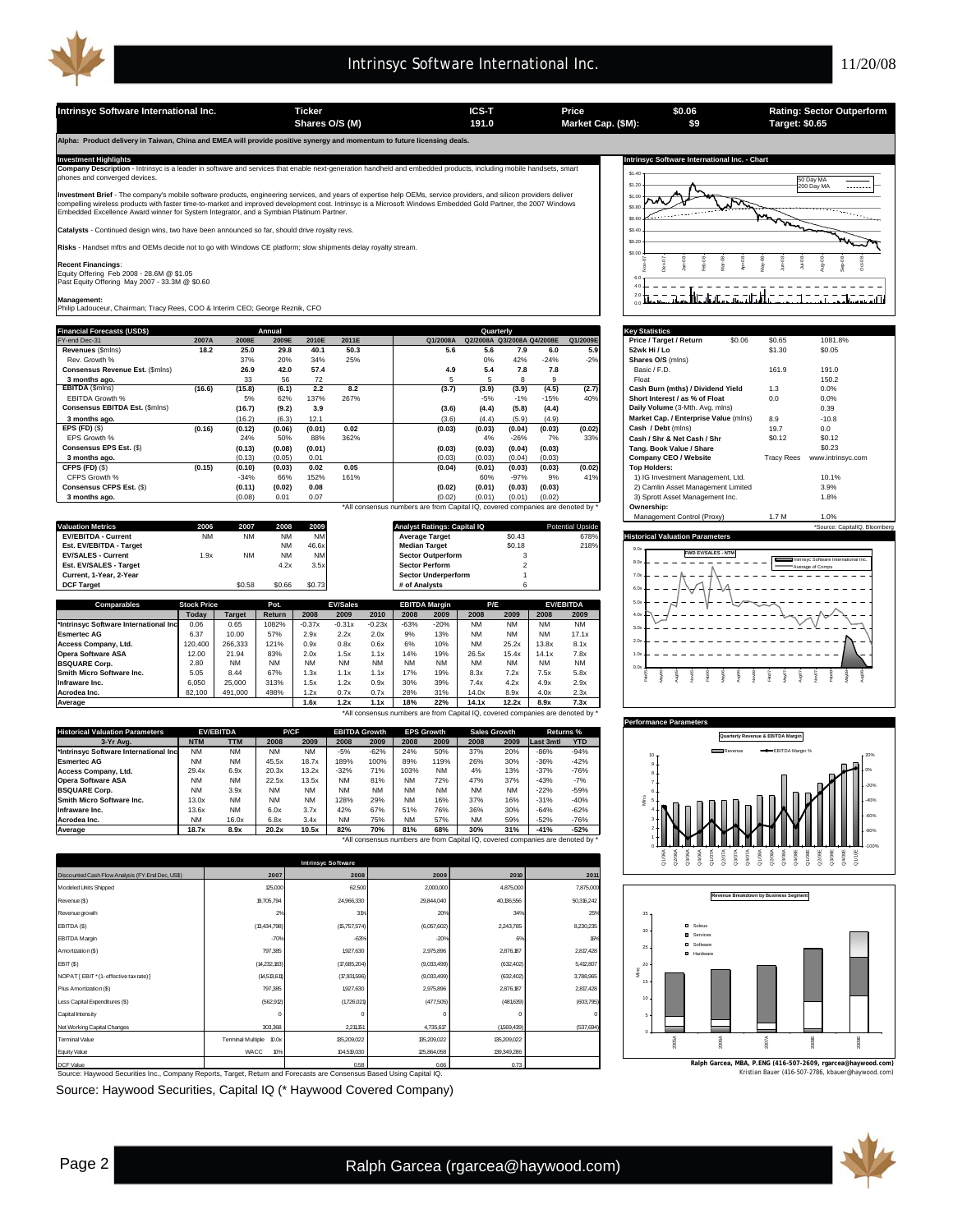

## **Distribution**

This report is not for distribution to non-institutional US clients.

## **Analyst Certification**

I, Ralph Garcea, hereby certify that the views expressed in this report (which includes the rating assigned to the issuer's shares as well as the analytical substance and tone of the report) accurately reflect my/our personal views about the subject securities and the issuer. No part of my/our compensation was, is, or will be directly or indirectly related to the specific recommendations.

## **Important Disclosures**

This report is prepared by Haywood Securities Inc. for use by Haywood Securities Inc., Haywood Securities (USA) Inc. and Haywood Securities (UK) Limited and their clients. Haywood Securities Inc. is a Canadian broker-dealer and a member of the Toronto Stock Exchange and the Canadian Venture Exchange. Haywood Securities (USA) Inc. is a wholly owned subsidiary of Haywood Securities Inc., registered with the U.S. Securities and Exchange Commission, and is a member of the National Association of Securities Dealers (NASD) and the Securities Investor Protection Corporation (SIPC).

Haywood Securities, Inc., and Haywood Securities (USA) Inc. do have officers in common however, none of those common officers affect or control the ratings given a specific issuer or which issuer will be the subject of Research coverage. In addition, the firm does maintain and enforce written policies and procedures reasonably designed to prevent influence on the activities of affiliated analysts.

Haywood analysts are salaried employees who may receive a performance bonus that may be derived, in part, from corporate finance income.

#### **Of the companies included in the report the following Important Disclosures apply:**

- The Analyst(s) preparing this report (or a member of the Analysts' households) have a financial interest in Intrinsyc Software (ICS-T).
- As of the end of the month immediately preceding this publication either Haywood Securities, Inc., its officers or directors beneficially owned 1% or more of Intrinsyc Software (ICS-T).
- Haywood Securities, Inc. or an Affiliate has managed or co-managed a public offering of securities for Intrinsyc Software (ICS-T) in the last 12 months.

Other material conflict of interest of the research analyst of which the research analyst or member knows or has reason to know at the time of publication or at the time of public appearance:

 $\bullet$   $\bullet$   $\bullet$   $\bullet$ 

## **Rating Structure**

*Each company within analyst's universe, or group of companies covered, is assigned a rating to represent how the analyst feels the stock will perform in comparison with the other companies, in that specific sector, over the upcoming 12 month period.* 

**SECTOR OUTPERFORM** – Haywood's top rating category. The analyst believes that the security will outperform its sector. Furthermore, the shares are forecast to provide attractive returns measured against alternative investments when considering risk profiles. The rating carries a minimum total return threshold of 15% for equities and 12% for trusts. The rating applies to companies that have tangible underlying assets that give a measure of support to the market valuation. The rating category considers both the absolute and relative values in assigning the highest rating on the security.

**SECTOR PERFORM** – The analyst believes that the security will trade with tight correlation to its underlying sector. Furthermore, the target price (together with any anticipated distributions) is at or above the market price, and forecast risk-adjusted returns are attractive relative to alternative investments.

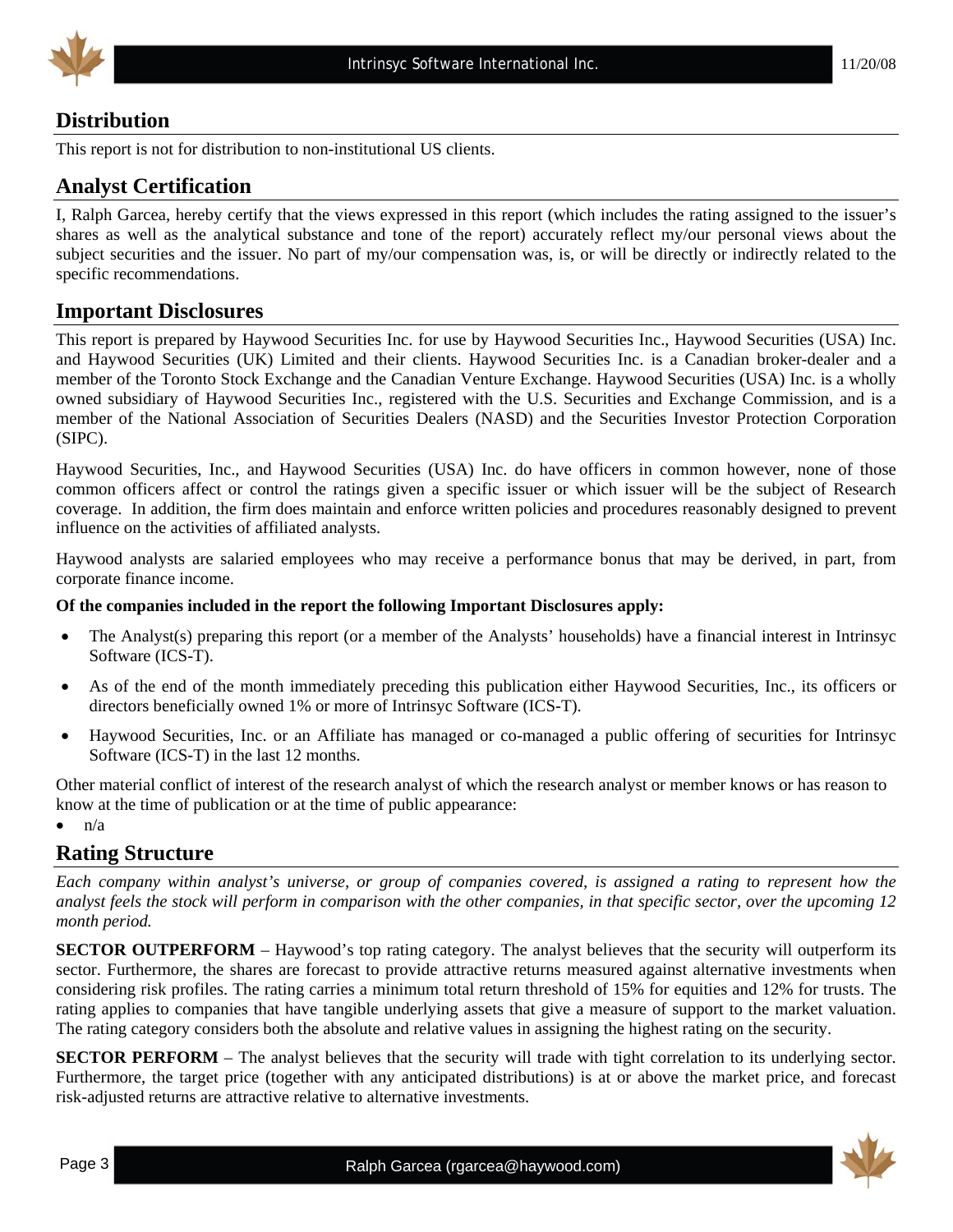

**SECTOR UNDERPERFORM** – Investors are advised to sell the security or hold alternative securities within the sector. Stocks in this category are expected to underperform relative to their sector. The category also represents stocks with unattractive forecast returns relative to alternative investments.

*The above ratings are determined by the analyst at the time of publication. On occasion, total returns may fall outside of the ranges due to market price movements and/or short term volatility. At the discretion of Haywood's Management, these deviations may be permitted after careful consideration* 

# **Other Ratings**

**TENDER –** The analyst is recommending that investors tender to a specific offering for the company's stock.

**RESEARCH COMMENT** – An analyst comment about an issuer event that does not include a rating or recommendation.

**UNDER REVIEW –** Placing a stock Under Review does not revise the current rating or recommendation of the analyst. A stock will be placed Under Review when the relevant company has a significant material event with further information pending or to be announced. An analyst will place a stock Under Review while he/she awaits sufficient information to reevaluation the company's financial situation.

**COVERAGE DROPPED** – Haywood Securities will no longer cover the issuer. Haywood will provide notice to clients whenever coverage of an issuer is discontinued.

*\* Haywood's current rating structure (outlined above) does not correlate to the 3-tiered BUY, HOLD, SELL structure required by the NASD and NYSE. Our ratings of Sector Outperform, Sector Perform and Sector Underperform most closely correspond to Buy, Hold/Neutral and Sell respectively however, as described above, our assigned ratings take into account the relevant sector.* 



*Haywood's focus is to search for undervalued companies which analysts believe may achieve attractive risk-adjusted returns. This research coverage on potentially undervalued companies may result in an outweighed percentage of companies rated as Sector Outperform. Management regularly reviews rating and targets in all sectors to ensure fairness and accuracy.* 

For further information on Haywood Securities' research dissemination policies, please visit: [http://www.haywood.com/research\\_dissemination.asp](http://www.haywood.com/research_dissemination.asp) 

## **Risk Profile Parameters**

**SPECULATIVE:** – Investment for risk accounts only. Companies within this category carry greater financial and/or execution risk. All junior/venture companies that carry great financial and/or liquidity risk will be tagged

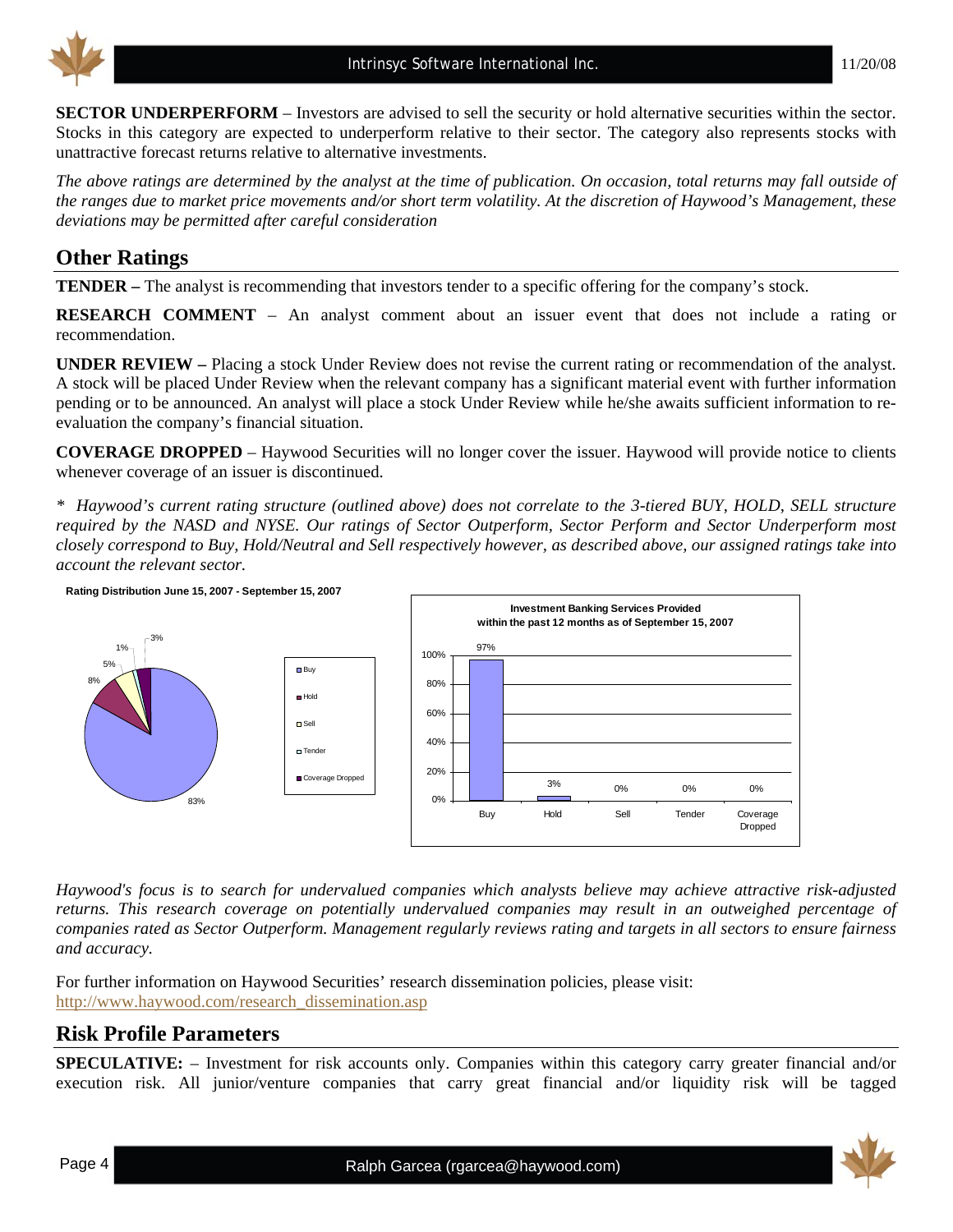

"SPECULATIVE". A stock indicating a SPECULATIVE risk is determined from sector specific criteria outlined below listed below.

# **Risk Profile Parameters – Technology/Special Situations**

**Forecast Risk:** *High* – Haywood forecasts are below guidance. The Company has a history of missing targets and/or Haywood expects guidance to be lowered. Sales are minimally visible. *Moderate* – Haywood forecasts are generally in line with guidance and sales are moderately visible. The Company has a history of meeting or exceeding guidance. *Low* – Haywood forecasts exceed guidance. The Company has a history of meeting or exceeding guidance and its sales are highly visible.

**Financial Risk:** *High* – The business plan is not fully funded but requires debt and/or equity financing. This categorization does not necessarily predict whether the additional funds will be raised. Inventory turnover is low, cash flow is weak, and assets are below par. *Moderate* – The business plan is fully funded. Inventory turnover and cash flow are moderate, and assets are reasonably liquid. The Company's debt is rated below investment grade. *Low* – The Company is fully funded with investment grade debt, high inventory turnover, high cash flow, and superior assets.

**Valuation Risk:** *High* – The current valuation is at the high end of historic levels and/or at a premium to peers. Where applicable, the DCF valuation is not more than 10% above the current equity valuation. *Moderate* – The current valuation is within historic ranges and generally consistent with peers. Where applicable, the DCF valuation exceeds the current capitalization by more than 10%. *Low* – The current valuation is at the low end of historic ranges and at a discount to peer valuations. Where applicable, the DCF valuation exceeds the current capitalization by more than 20%.

### **Disclaimers**

Estimates and projections contained herein, whether or not our own, are based on assumptions that we believe to be reasonable. The information presented, while obtained from sources we believe reliable, is checked but not guaranteed against errors or omissions.

Haywood Securities Inc., its subsidiaries and their respective officers, directors, and employees may hold positions in the securities mentioned and may purchase and/or sell them from time to time.

Haywood Securities, or certain of its affiliated companies, may from time to time receive a portion of commissions or other fees derived from the trading or financings conducted by other affiliated companies in the covered security.

This report is neither a solicitation for the purchase of securities nor an offer of securities. Our ratings are intended only for clients of Haywood Securities Inc. Haywood Securities (USA) Inc., and those of Haywood Securities (UK) Limited and such clients are cautioned to consult the respective firm prior to purchasing or selling any security recommended or views contained in this report. Haywood Securities (UK) Limited ("HSUK") is a wholly owned subsidiary of Haywood Securities Inc. authorized and regulated in the UK by the Financial Services Authority as a stock broker and investment adviser and is a member of the London Stock Exchange.

This report has been approved by HSUK for the purposes of section 21 of the UK's Financial Services and Markets Act 2000.If you wish to contact HSUK please email D. Kim Gorius at kgorius@haywood.com.

If you are a UK resident private customer your attention is drawn to the risk warnings set out below:

Haywood Securities Inc or its subsidiaries or respective officers, directors or employees have or may have a material interest in the securities to which this report relates.

Past performance should not be seen as an indication of future performance. The investments to which this report relates can fluctuate in value and accordingly you are not certain to make a profit on any investment: you could make a loss.

Changes in the rates of exchange between currencies may cause the value of your investment to fluctuate.

If you are a UK resident private customer and you propose to do business with Haywood Securities Inc, please take note of the following: